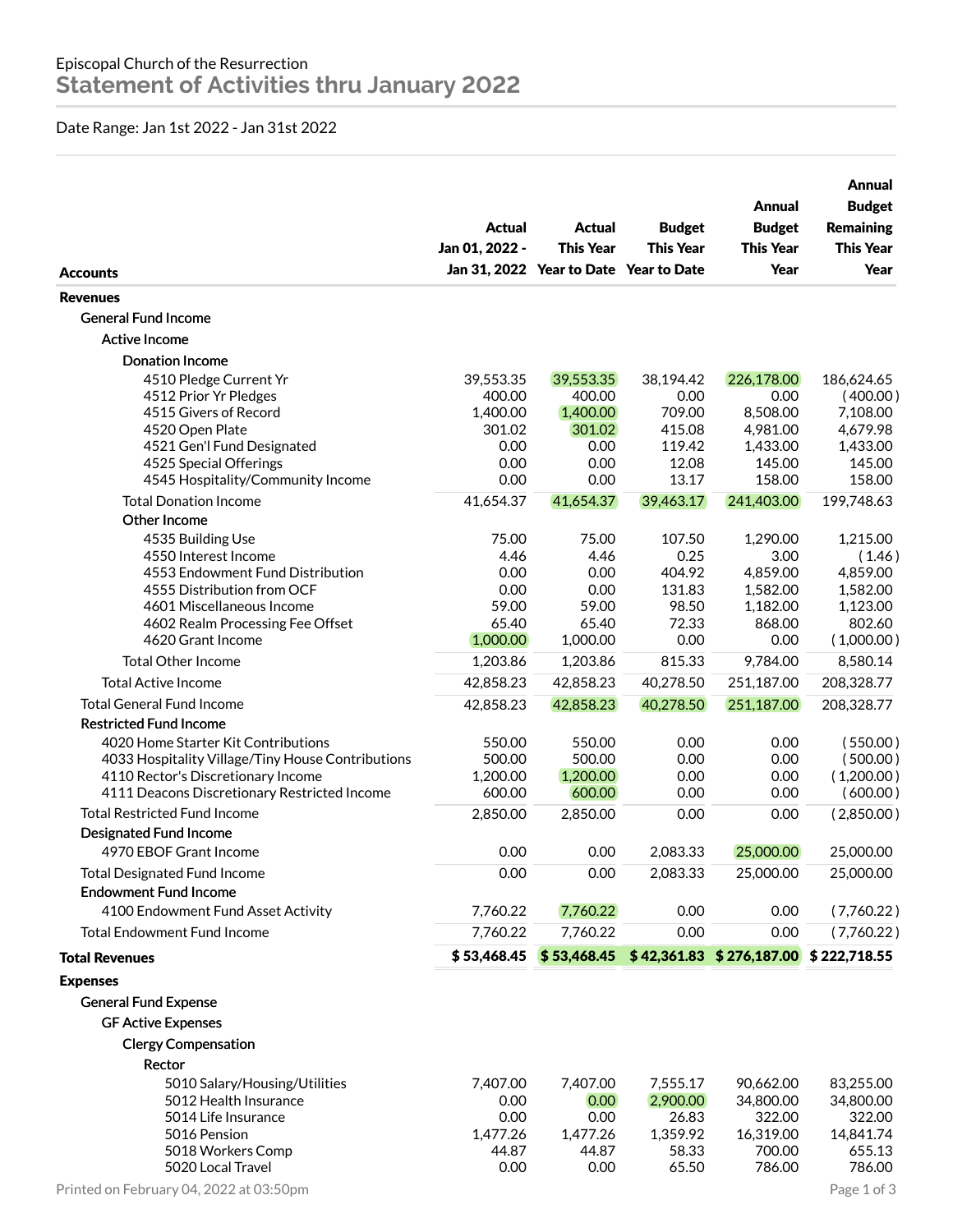|                                               |                  |                                        |                  |                      | <b>Annual</b>        |  |
|-----------------------------------------------|------------------|----------------------------------------|------------------|----------------------|----------------------|--|
|                                               |                  |                                        |                  | <b>Annual</b>        | <b>Budget</b>        |  |
|                                               | <b>Actual</b>    | <b>Actual</b>                          | <b>Budget</b>    | <b>Budget</b>        | <b>Remaining</b>     |  |
|                                               | Jan 01, 2022 -   | <b>This Year</b>                       | <b>This Year</b> | <b>This Year</b>     | <b>This Year</b>     |  |
| <b>Accounts</b>                               |                  | Jan 31, 2022 Year to Date Year to Date |                  | Year                 | Year                 |  |
| 5021 Business Expense Plan                    | 0.00             | 0.00                                   | 80.00            | 960.00               | 960.00               |  |
| 5022 Rector's Telephone                       | 0.00             | 0.00                                   | 73.42            | 881.00               | 881.00               |  |
| 5024 Convention & Clergy Conf                 | 0.00             | 0.00                                   | 41.67            | 500.00               | 500.00               |  |
| 5026 Continuing Education                     | 0.00             | 0.00                                   | 50.00            | 600.00               | 600.00               |  |
| <b>Total Rector</b>                           | 8,929.13         | 8,929.13                               | 12,210.84        | 146,530.00           | 137,600.87           |  |
| <b>Other Clergy</b>                           |                  |                                        |                  |                      |                      |  |
| 5030 Convention and Clergy Conf               | 0.00             | 0.00                                   | 40.00            | 480.00               | 480.00               |  |
| <b>Total Other Clergy</b>                     | 0.00             | 0.00                                   | 40.00            | 480.00               | 480.00               |  |
| <b>Total Clergy Compensation</b>              | 8,929.13         | 8,929.13                               | 12,250.84        | 147,010.00           | 138,080.87           |  |
| Lay Staff Compensation                        |                  |                                        |                  |                      |                      |  |
| 5040 Parish Admin Salary                      | 1,600.00         | 1,600.00                               | 2,266.67         | 27,200.00            | 25,600.00            |  |
| 5050 Music Director/Parish Musician           | 1,250.00         | 1,250.00                               | 1,250.00         | 15,000.00            | 13,750.00            |  |
| 5052 Chorister Director Salary                | 333.33           | 333.33                                 | 250.00           | 3,000.00             | 2,666.67             |  |
| 5056 Substitute/ Saturday Musician            | 0.00             | 0.00                                   | 180.00           | 2,160.00             | 2,160.00             |  |
| 5058 Choir Assistant<br>5060 Child Care Staff | 333.33<br>0.00   | 333.33<br>0.00                         | 250.00<br>130.00 | 3,000.00<br>1,560.00 | 2,666.67<br>1,560.00 |  |
| 5061 Christian Ed Director                    | 0.00             | 0.00                                   | 492.00           | 5,904.00             | 5,904.00             |  |
| 5062 Christian Ed Staff                       | 0.00             | 0.00                                   | 485.83           | 5,830.00             | 5,830.00             |  |
| 5080 Parish Admin Pension                     | 0.00             | 0.00                                   | 204.00           | 2,448.00             | 2,448.00             |  |
| 5090 FICA/Medicare/Wrks Comp                  | 279.99           | 279.99                                 | 465.75           | 5,589.00             | 5,309.01             |  |
| 5154 Custodial Staff                          | 222.00           | 222.00                                 | 260.00           | 3,120.00             | 2,898.00             |  |
| <b>Total Lay Staff Compensation</b>           | 4,018.65         | 4,018.65                               | 6,234.25         | 74,811.00            | 70,792.35            |  |
| Utilities, Buildings, Grounds                 |                  |                                        |                  |                      |                      |  |
| 5150 Electricity                              | 539.18           | 539.18                                 | 754.67           | 9,056.00             | 8,516.82             |  |
| 5151 Water/Sewer                              | 311.52           | 311.52                                 | 341.75           | 4,101.00             | 3,789.48             |  |
| 5152 Refuse Collection                        | 64.10            | 64.10                                  | 66.33            | 796.00               | 731.90               |  |
| 5153 Security Services                        | 89.85            | 89.85                                  | 37.83            | 454.00               | 364.15               |  |
| 5155 Groundskeeping                           | 200.00           | 200.00                                 | 223.67           | 2,684.00             | 2,484.00             |  |
| 5157 Prop. & Liability Insurance              | 0.00<br>0.00     | 0.00                                   | 358.58           | 4,303.00             | 4,303.00             |  |
| 5158 Property, Maintenance & Supplies         |                  | 0.00                                   | 415.58           | 4,987.00             | 4,987.00             |  |
| Total Utilities, Buildings, Grounds           | 1,204.65         | 1,204.65                               | 2,198.41         | 26,381.00            | 25,176.35            |  |
| Office                                        |                  |                                        |                  |                      |                      |  |
| 5042 Bookkeeper                               | 490.25           | 490.25                                 | 450.00           | 5,400.00             | 4,909.75             |  |
| 5161 Office Supplies                          | 62.87            | 62.87                                  | 212.83           | 2,554.00             | 2,491.13             |  |
| 5162 Copier Contract                          | 157.33<br>106.90 | 157.33                                 | 248.00<br>117.25 | 2,976.00             | 2,818.67             |  |
| 5163 Telephone<br>5165 Bank Service Chg       | 0.00             | 106.90<br>0.00                         | 1.42             | 1,407.00<br>17.00    | 1,300.10<br>17.00    |  |
| 5166 Accounting                               | 0.00             | 0.00                                   | 14.67            | 176.00               | 176.00               |  |
| 5167 Internet Services                        | 69.98            | 69.98                                  | 116.67           | 1,400.00             | 1,330.02             |  |
| 5171 PayPal Fees                              | 5.11             | 5.11                                   | 19.00            | 228.00               | 222.89               |  |
| 5172 Office Equipment                         | 0.00             | 0.00                                   | 67.17            | 806.00               | 806.00               |  |
| 5173 Realm Subscription                       | 477.00           | 477.00                                 | 160.00           | 1,920.00             | 1,443.00             |  |
| 5174 Realm Processing Fees                    | 156.52           | 156.52                                 | 103.25           | 1,239.00             | 1,082.48             |  |
| <b>Total Office</b>                           | 1,525.96         | 1,525.96                               | 1,510.26         | 18,123.00            | 16,597.04            |  |
| Parish Life                                   |                  |                                        |                  |                      |                      |  |
| 5370 Worship/Altar Guild Supplies             | 170.94           | 170.94                                 | 250.00           | 3,000.00             | 2,829.06             |  |
| 5371 Stewardship Program                      | 0.00             | 0.00                                   | 41.67            | 500.00               | 500.00               |  |
| 5375 Kitchen Supplies                         | 0.00             | 0.00                                   | 19.00            | 228.00               | 228.00               |  |
| 5377 Hospitality/Community                    | 0.00             | 0.00                                   | 100.00           | 1,200.00             | 1,200.00             |  |
| 5378 Registration, Conv Delegates             | 0.00             | 0.00                                   | 8.75             | 105.00               | 105.00               |  |
| 5379 Mutual Ministries Review                 | 0.00             | 0.00                                   | 33.33            | 400.00               | 400.00               |  |
| 5384 Evangelism                               | 0.00             | 0.00                                   | 11.08            | 133.00               | 133.00               |  |
| <b>Total Parish Life</b>                      | 170.94           | 170.94                                 | 463.83           | 5,566.00             | 5,395.06             |  |
| <b>Christian Education</b>                    |                  |                                        |                  |                      |                      |  |
| 5380 Adult Ed Supplies                        | 0.00             | 0.00                                   | 19.00            | 228.00               | 228.00               |  |
| 5381 Child Ed Supplies                        | 0.00             | 0.00                                   | 291.67           | 3,500.00             | 3,500.00             |  |